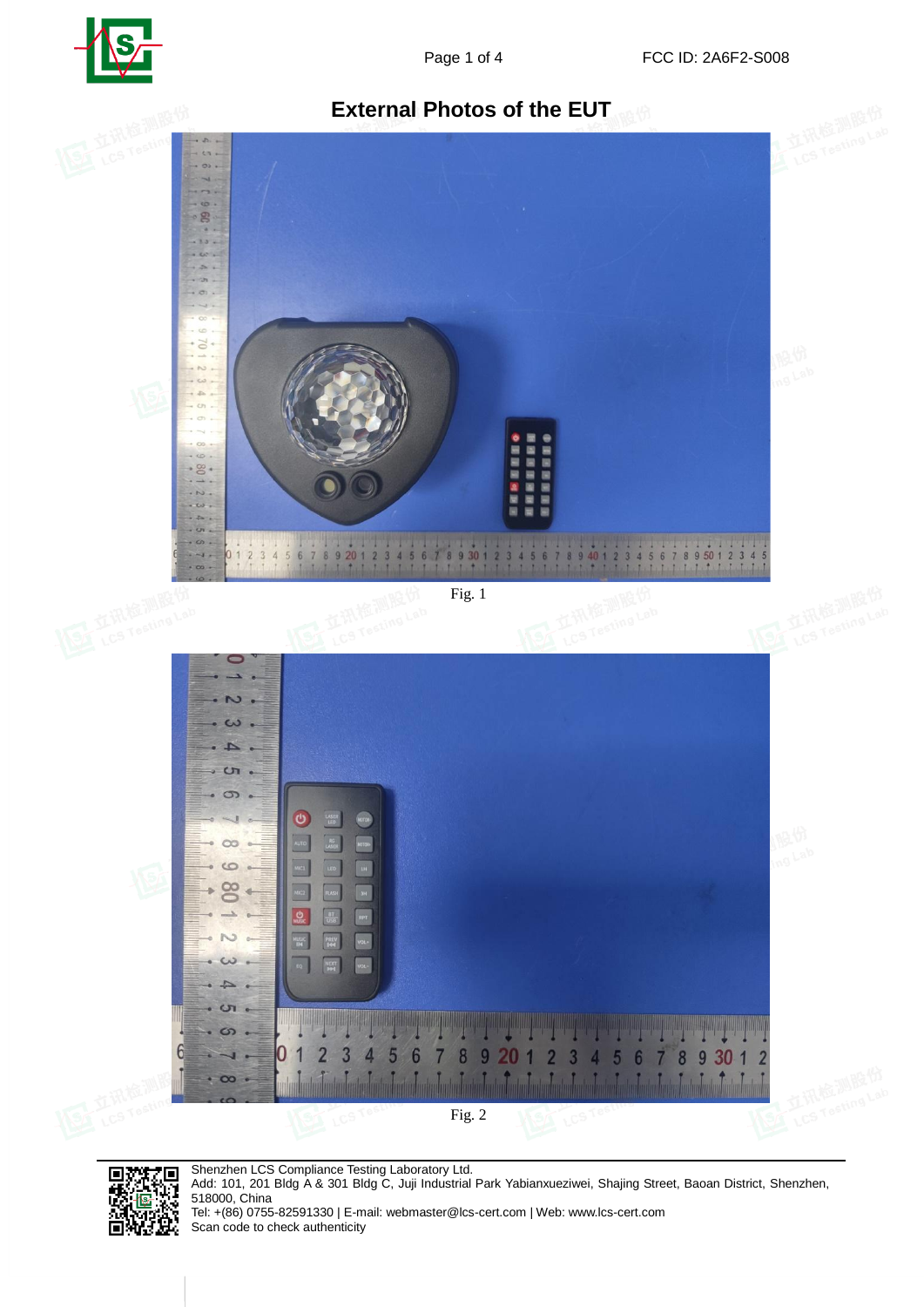



Fig. 3

![](_page_1_Picture_5.jpeg)

編纂 l s <u>лі</u> īЯ. 回流

Shenzhen LCS Compliance Testing Laboratory Ltd. Add: 101, 201 Bldg A & 301 Bldg C, Juji Industrial Park Yabianxueziwei, Shajing Street, Baoan District, Shenzhen, 518000, China Tel: +(86) 0755-82591330 | E-mail: webmaster@lcs-cert.com | Web: www.lcs-cert.com Scan code to check authenticity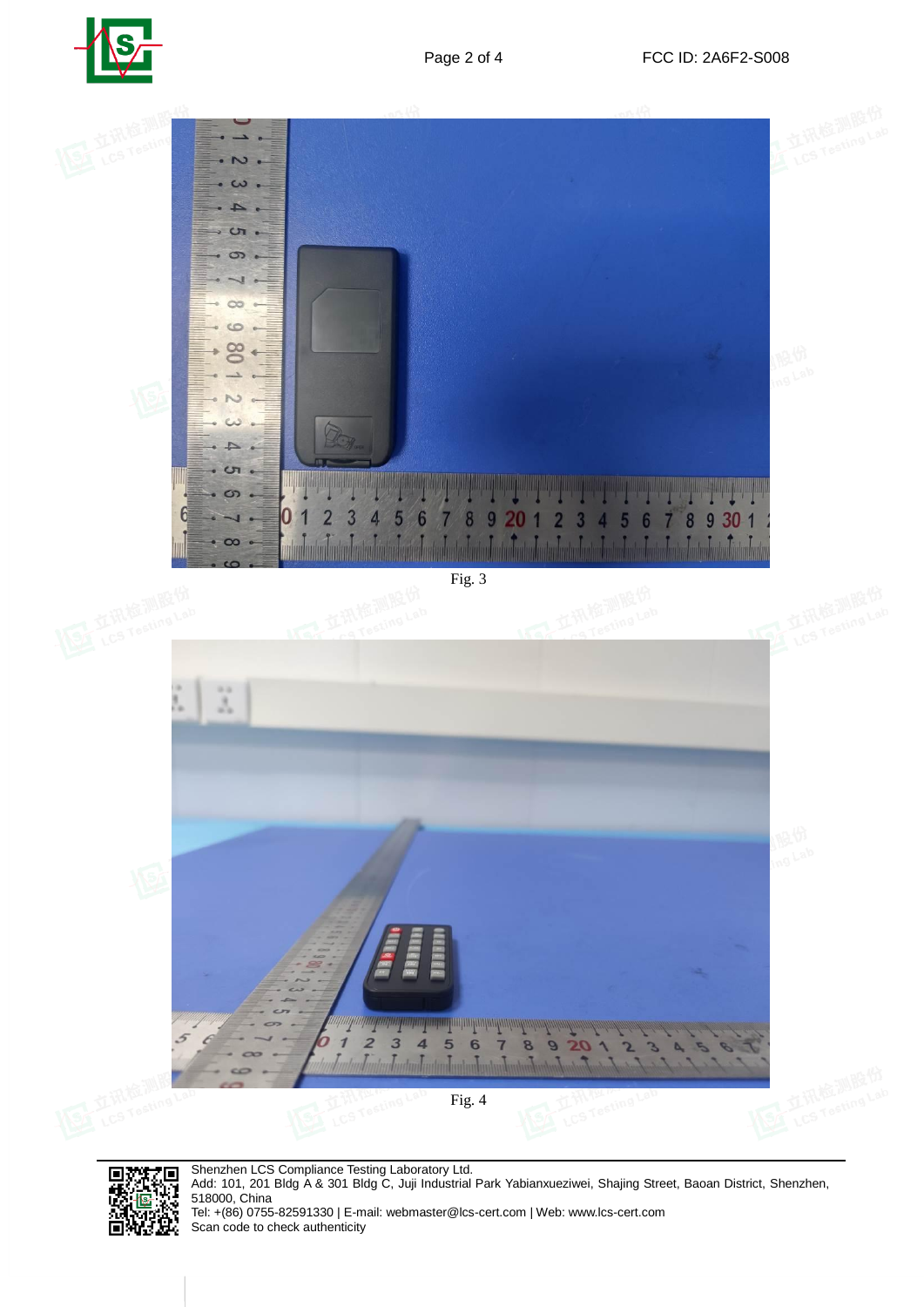![](_page_2_Picture_0.jpeg)

![](_page_2_Picture_3.jpeg)

E ្លា Ñ, ж 回》

Shenzhen LCS Compliance Testing Laboratory Ltd. Add: 101, 201 Bldg A & 301 Bldg C, Juji Industrial Park Yabianxueziwei, Shajing Street, Baoan District, Shenzhen, 518000, China Tel: +(86) 0755-82591330 | E-mail: webmaster@lcs-cert.com | Web: www.lcs-cert.com Scan code to check authenticity